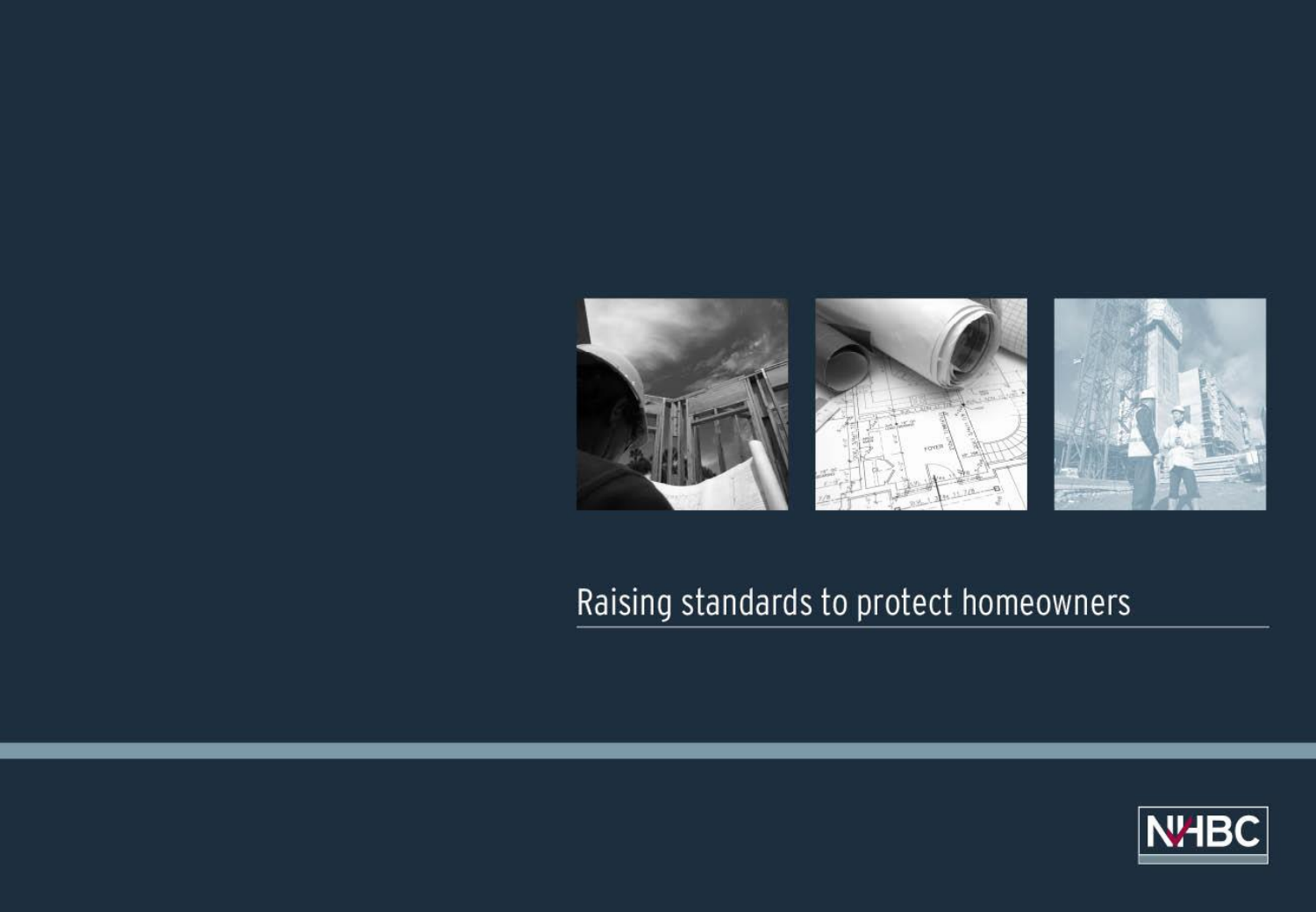### **East Land Quality Forum**

**17 March 2015** 

**Gavin Allsopp Senior Geo-environmental Engineer.** 

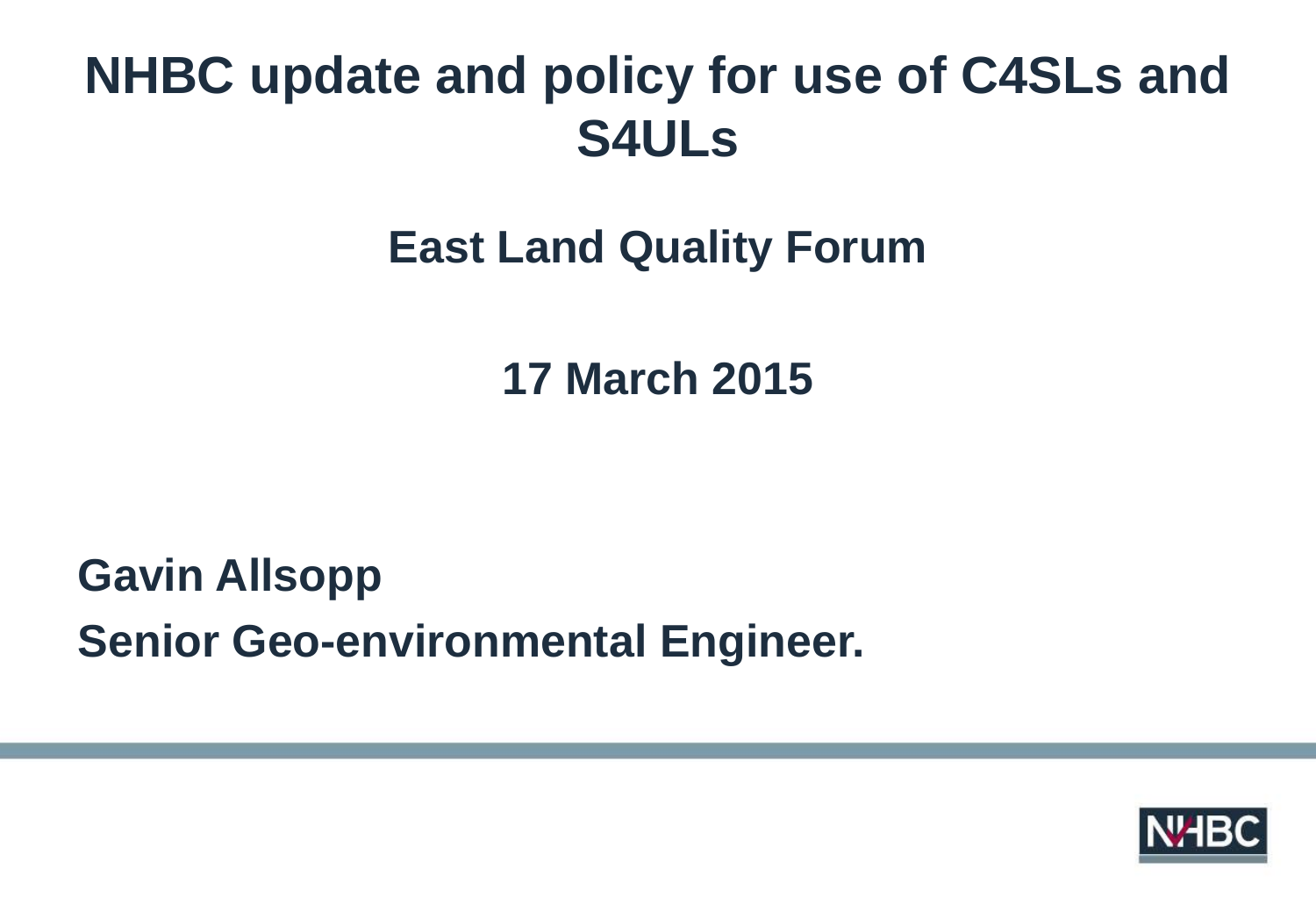#### **Content**

- **Who is NHBC?**
- **Category 4 screening values**
- **S4ULs**
- **Other – BS8485:2015**



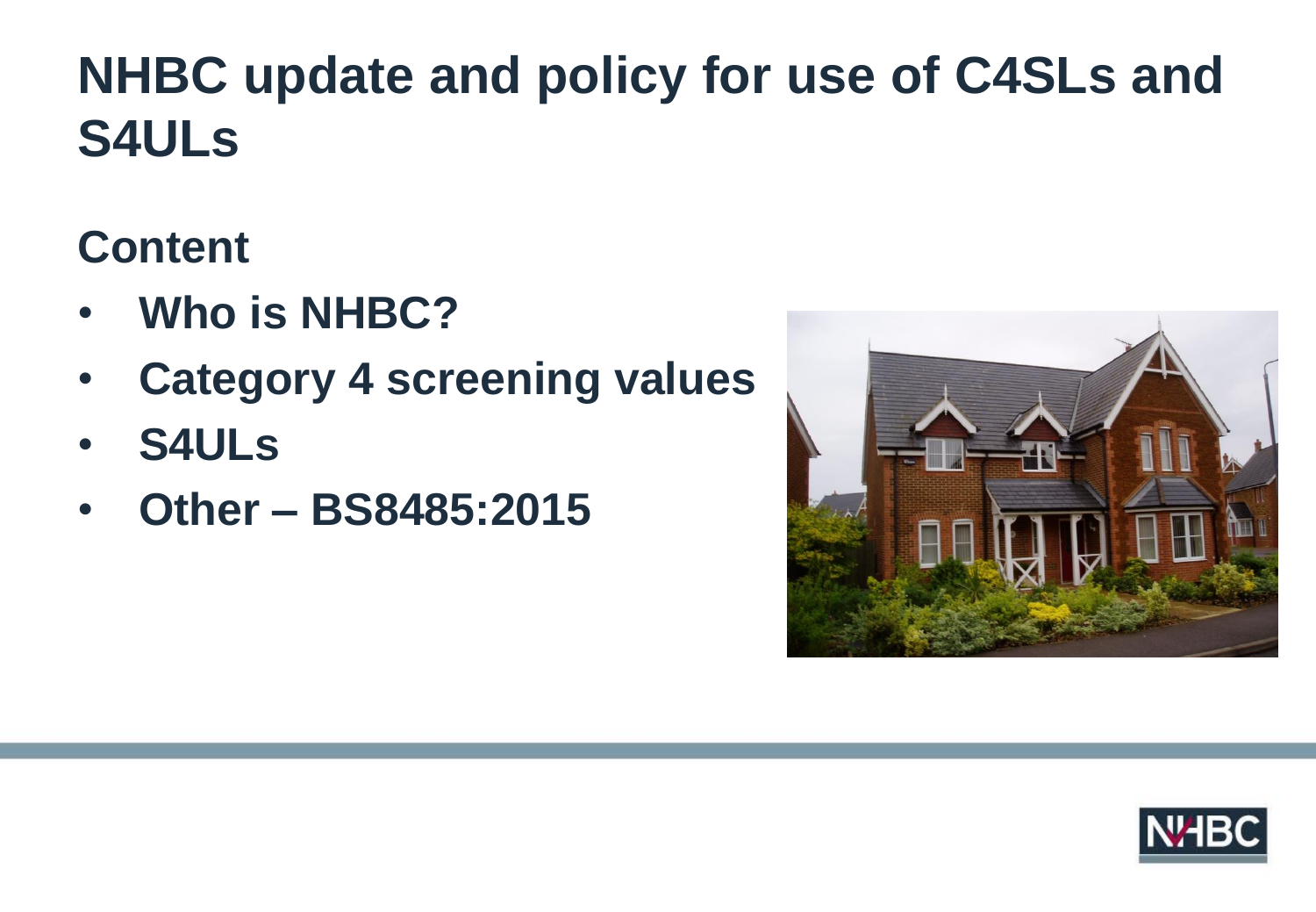### **NHBC update and policy - Who is NHBC?**

### **National House Building Council (NHBC)**

- Set up in 1936 combat poor quality in new build housing industry.
- Approx 12,000 builders on register.
- Leading warranty and insurance provider 10 year Buildmark first introduced 1965.
- Authorised by PRA and Regulated By PRA / FCA

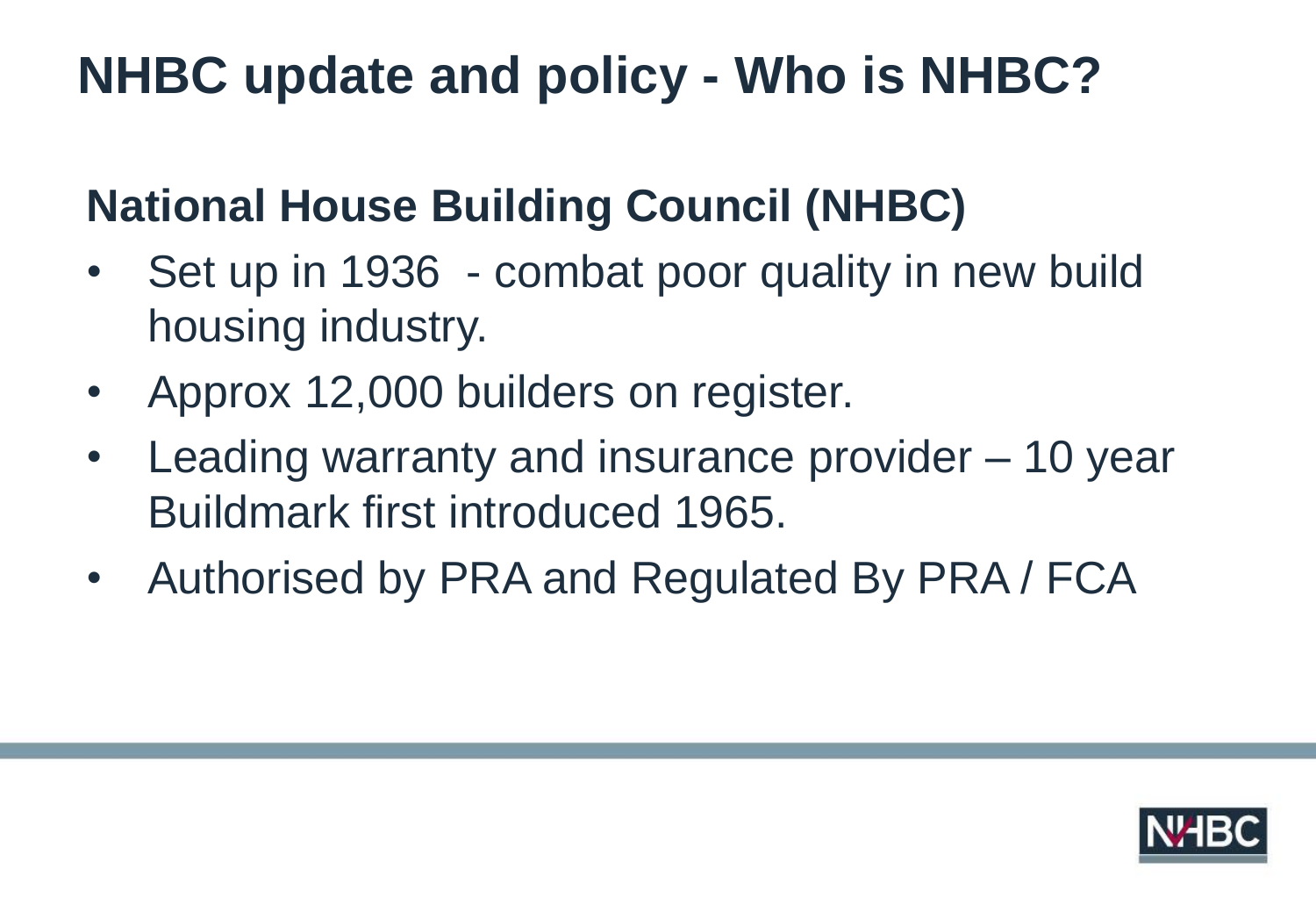# **NHBC update and policy - Who is NHBC?**

### **National House Building Council (NHBC)**

- Standards setter for UK house-building or new and newly converted homes.
- Approved Inspector Building Control.



**NHBC Buildmark** Your warranty and insurance cover Applicable to newly built or converted properties registered with NHBC from 1 April 2007

**NHBC** 

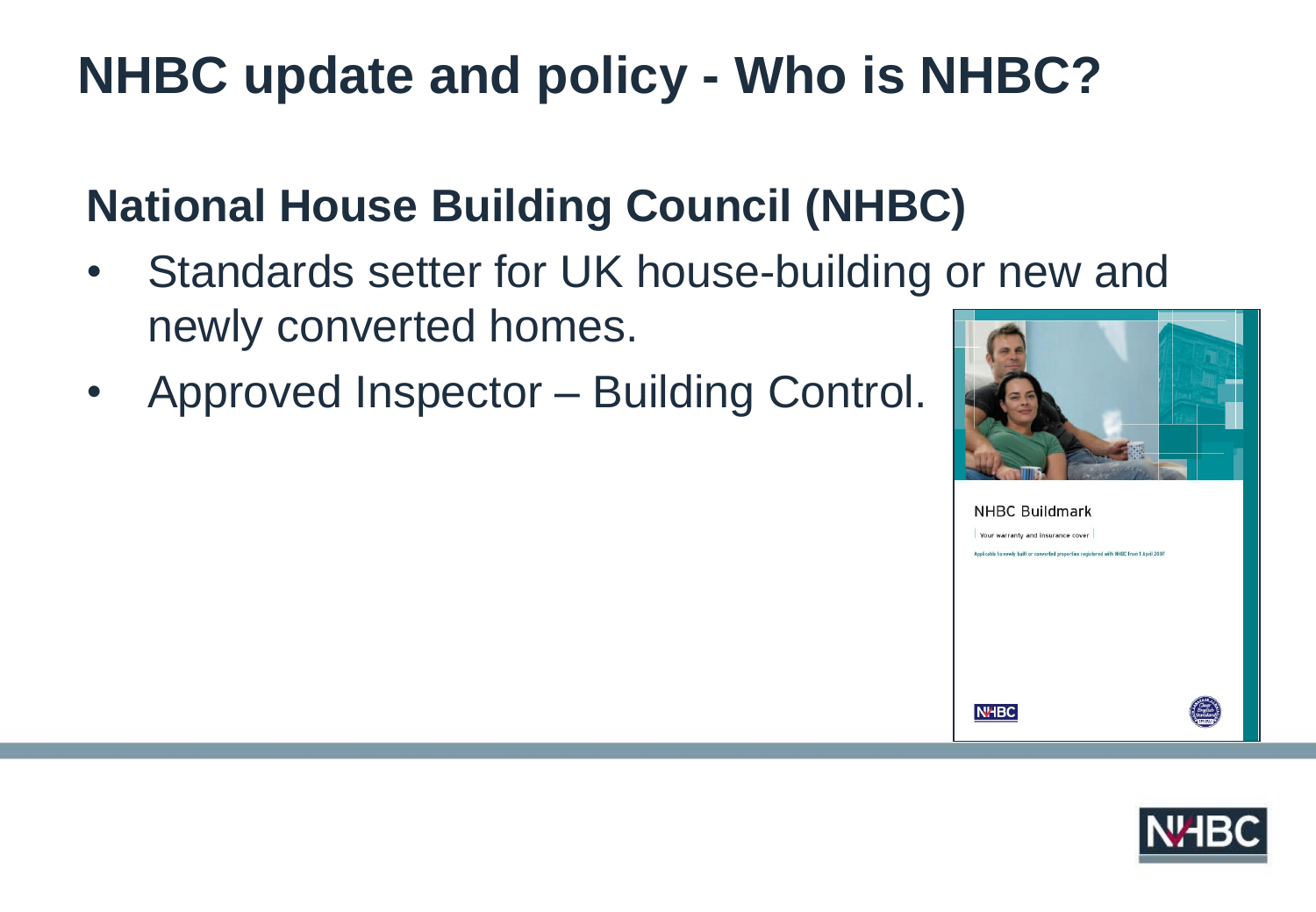### **NHBC update and policy - Who is NHBC?**

Buildmark Warranty

#### Contaminated Land Cover included under section 5 of warranty

 Valid Claims - *If substance/s within the site curtilage result, or could reasonably be expected to result in a Statutory Notice being served.*

■ Financial limits -  $\frac{37}{}$ *The maximum claim relating to a Home under Section 5 is the Original Purchase Price, up to a maximum* 

*£1 million for a newly built Home; or*

*£500,000 for a converted Home*

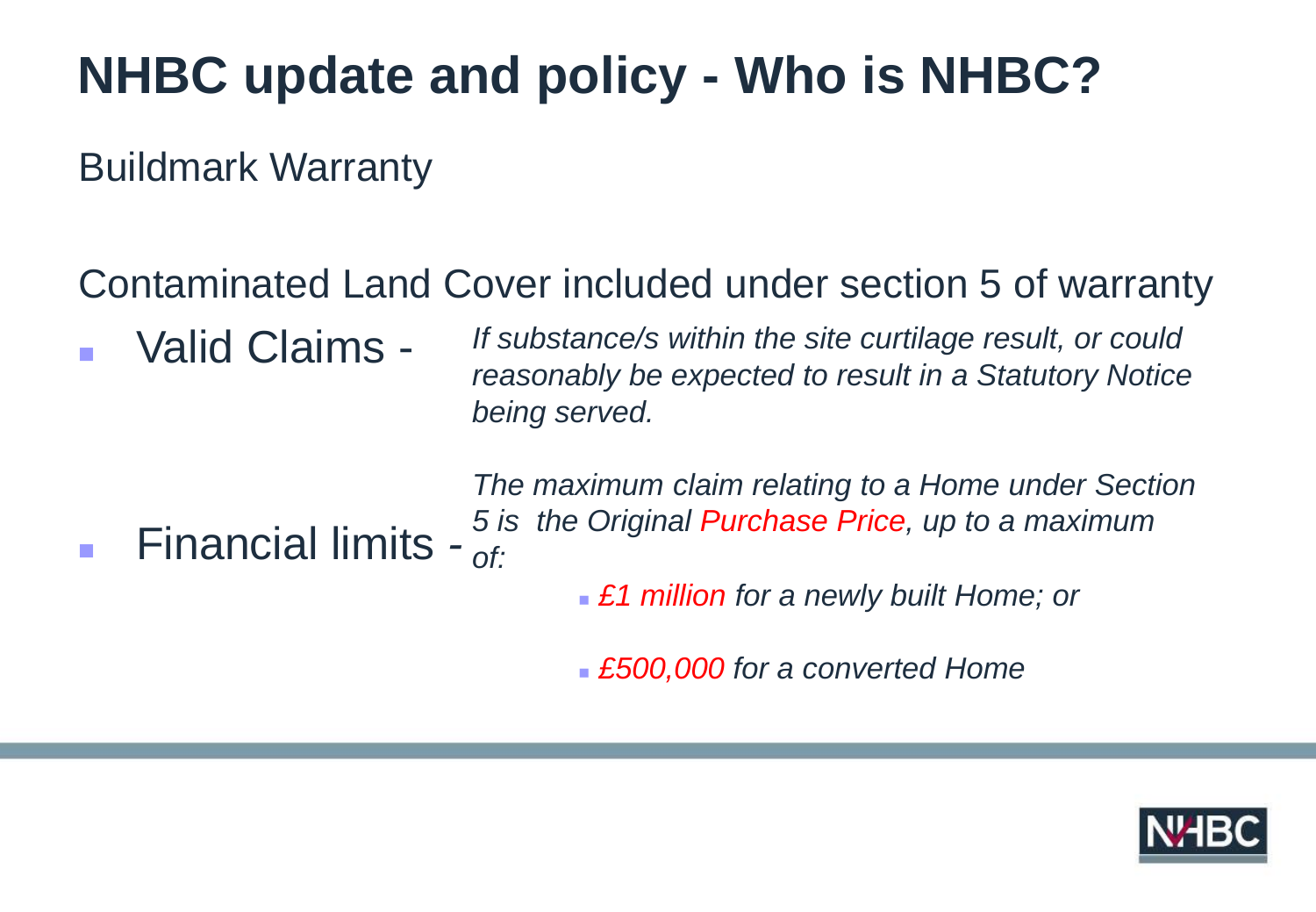- We are not endorsing either C4SLs or S4UL's.
- Should be based on general consensus collaborative project.
- Our position on C4SL set out in Technical Extra Issue 15 dated October 2014

[http://www.nhbc.co.uk/Builders/ProductsandServices/TechnicalExtra/\)](http://www.nhbc.co.uk/Builders/ProductsandServices/TechnicalExtra/)

• Aim of the article was to inform our registered builders/developers and their consultants.

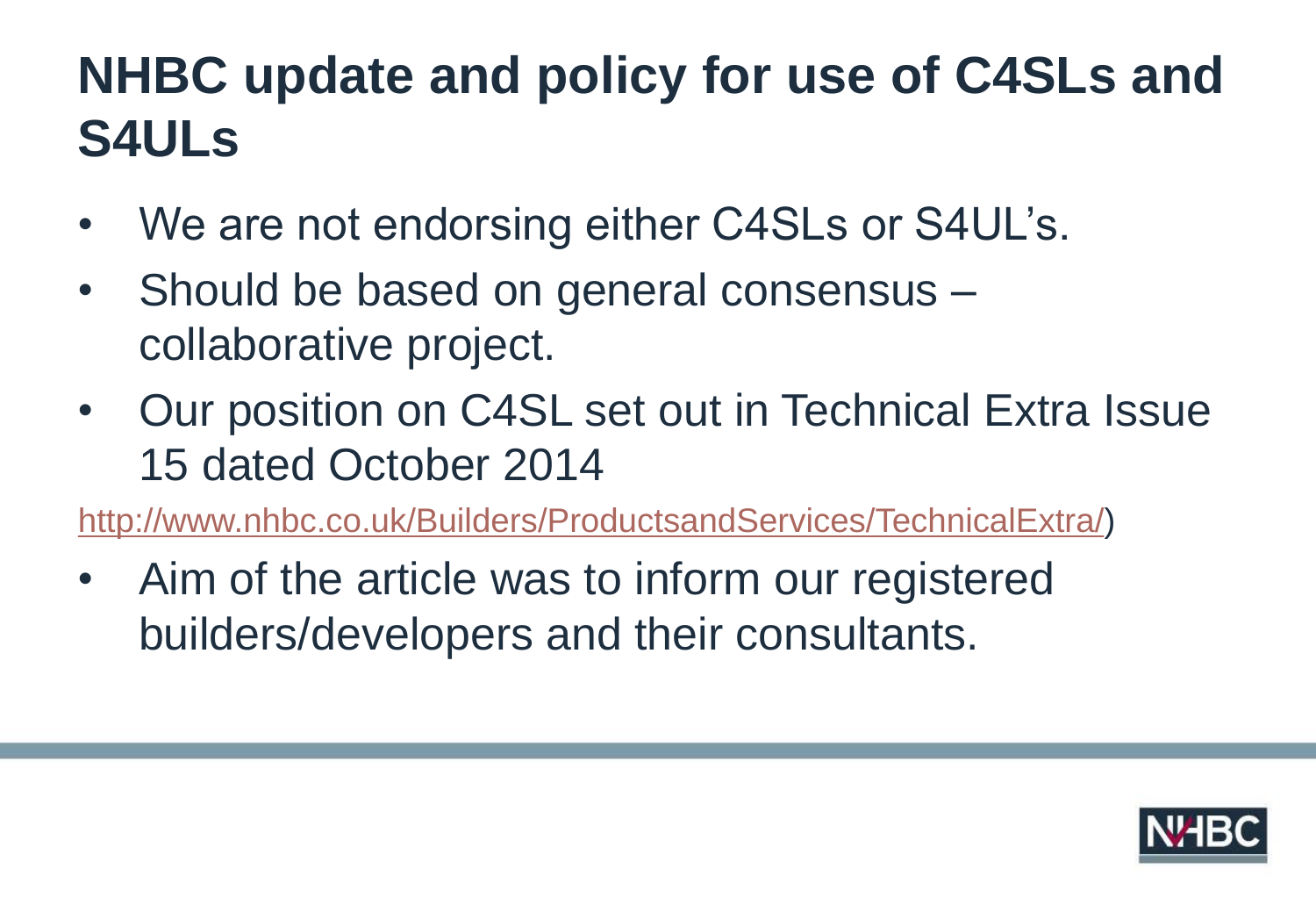- Our policy is based on assessing sites under Chapter 4.1 of our Standards.
- Provision of Buildmark Warranty Would it result in a Claim?
- We are not a regulator and not assessing the site under the planning process.



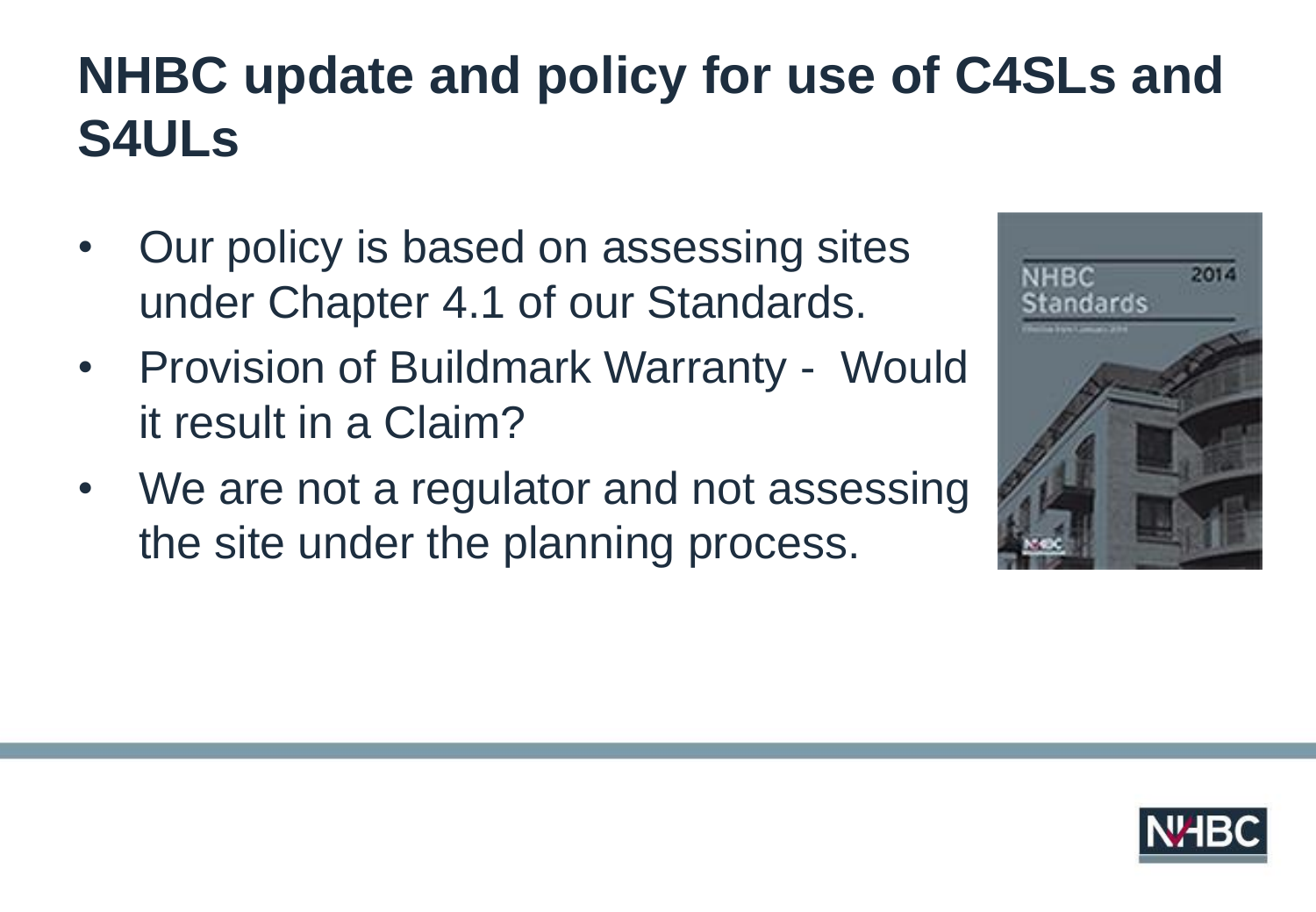### **NHBC Policy – Category 4 screening levels (C4SL's):**

- Accepted by NHBC for developments in England and Wales.
- Must be justifiable and defensible in the CSM.
- Scotland and Northern Ireland Still minimal risk levels so use with care.
- Developers should check they are accepted by LA.

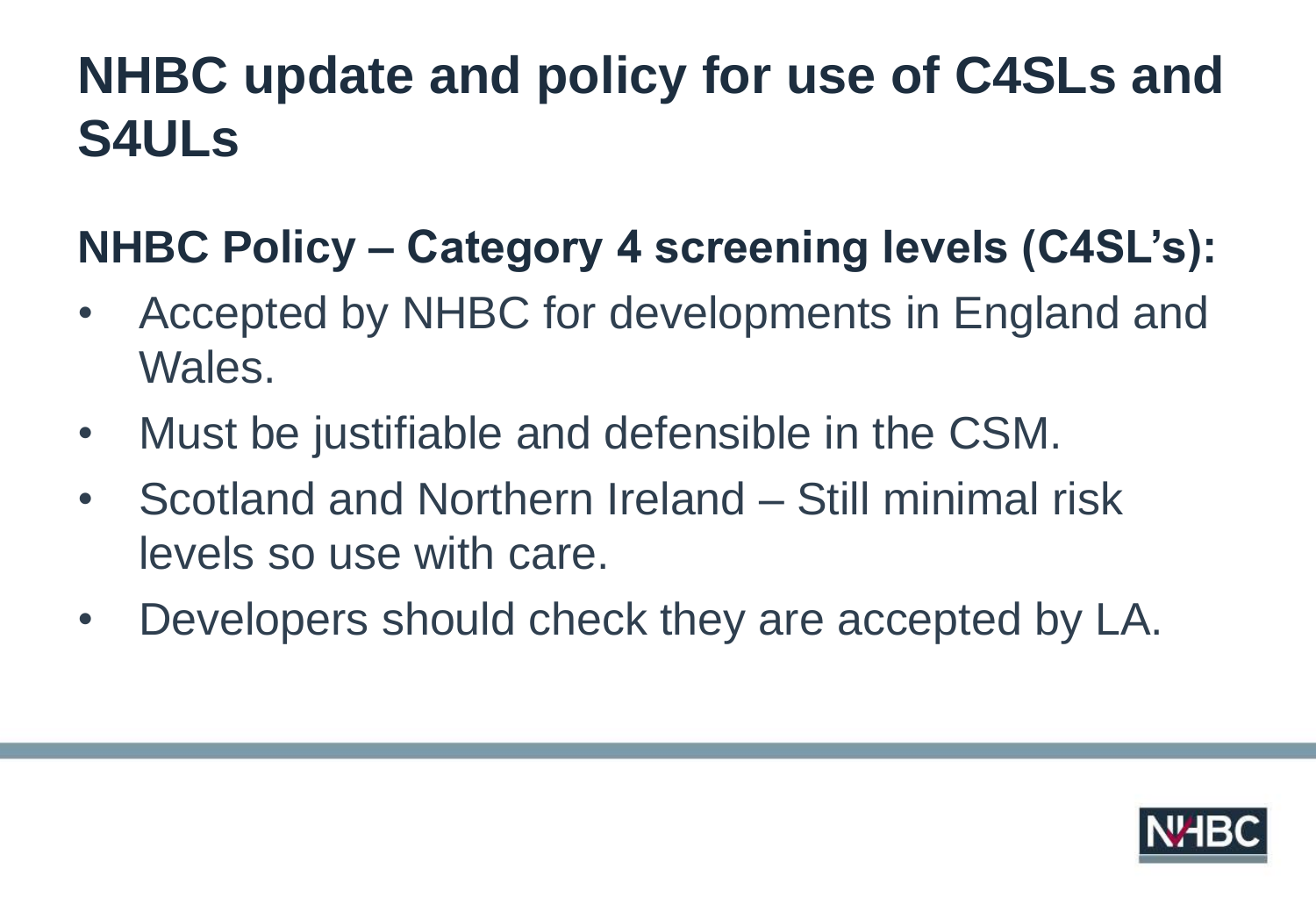### **NHBC Policy – C4SL's:**

- Attended stakeholder workshops for the first 6 contaminants.
- Initially concerned over some of the proposed concentrations – e.g. Cadmium.
- Involved with the workshop for the next batch approx 50 contaminants.
- NHBC opinion was that project should concentrate on contaminants of concern- frequency of occurrence.

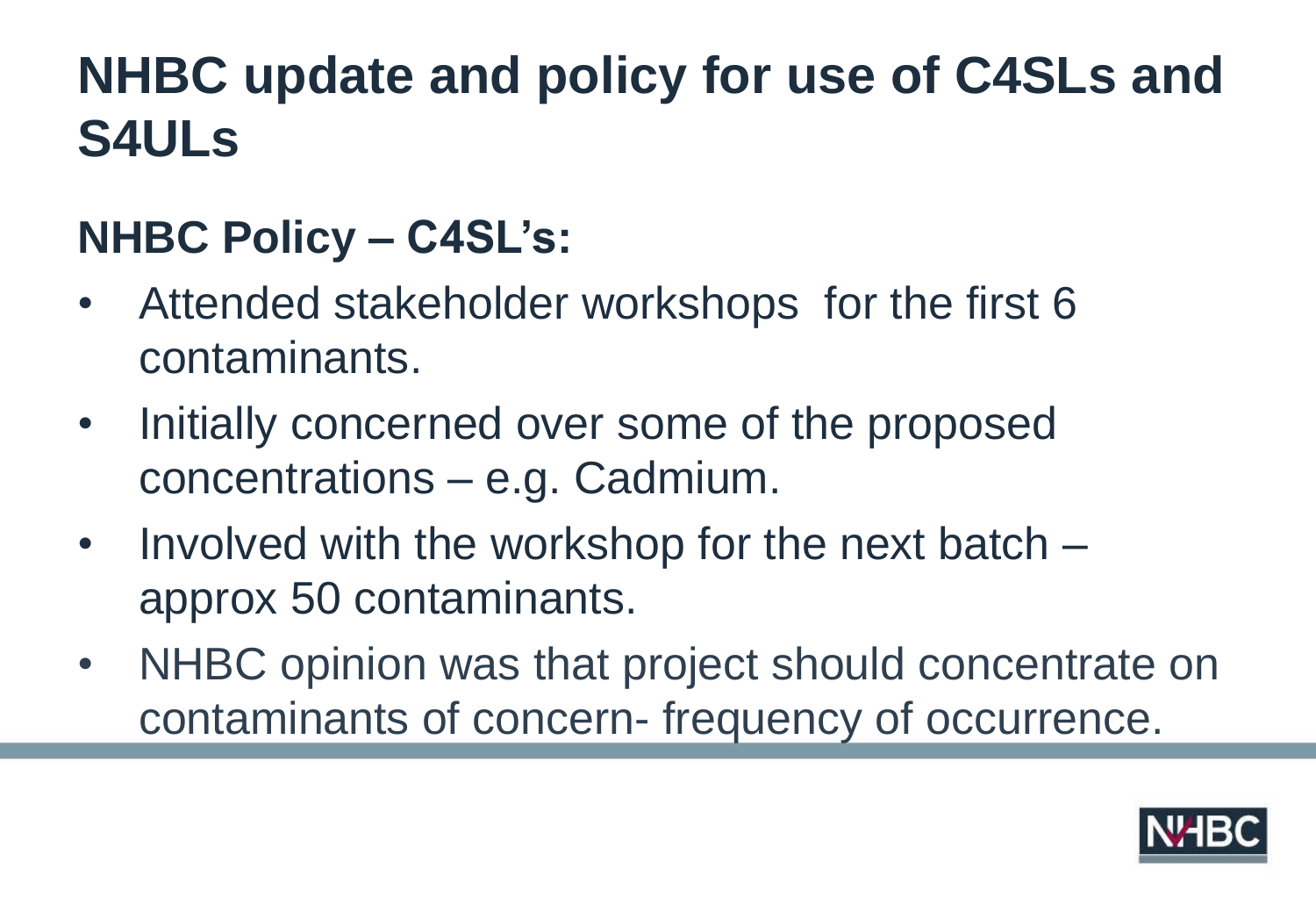### **NHBC Policy – C4SL's:**

- For sites that have started the developer may need to reconsider the screening criteria.
- For sites that are yet to start then risk assessment/ site assessment criteria should be reviewed and updated inline with latest guidance.
- SGV for lead still appearing in recently written reports.

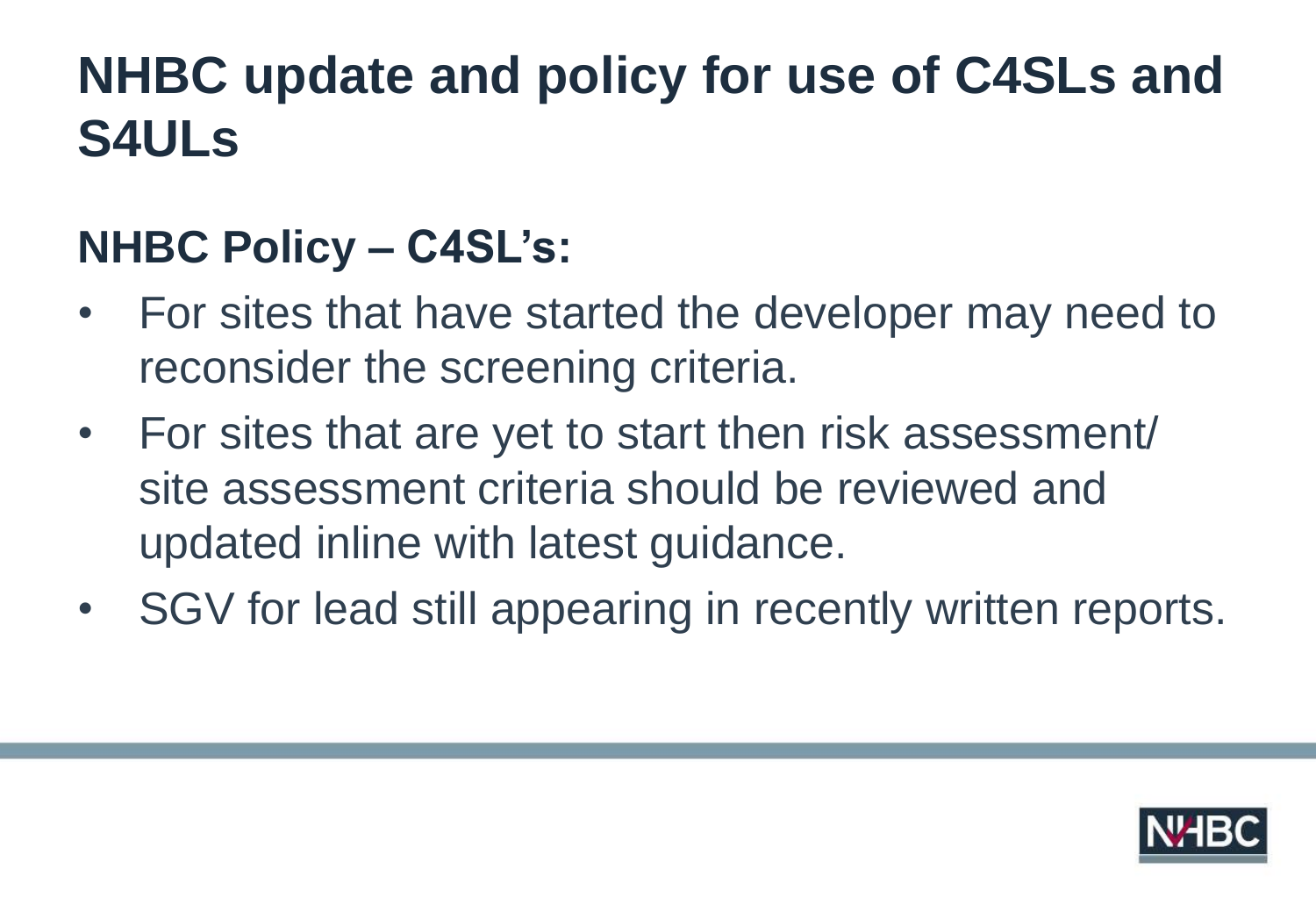#### **NHBC Policy – Suitable 4 use levels (S4UL's) .**

- Accepted by NHBC; Authoritative & reduces the risk to NHBC Buildmark Warranty.
- NHBC did not attend LQM/CIEH Workshop (S4ULs) but holds the publication.
- C4SLs considered acceptable for assessment of sites for our Buildmark Warranty.
- Would not insist on use of S4UL's.

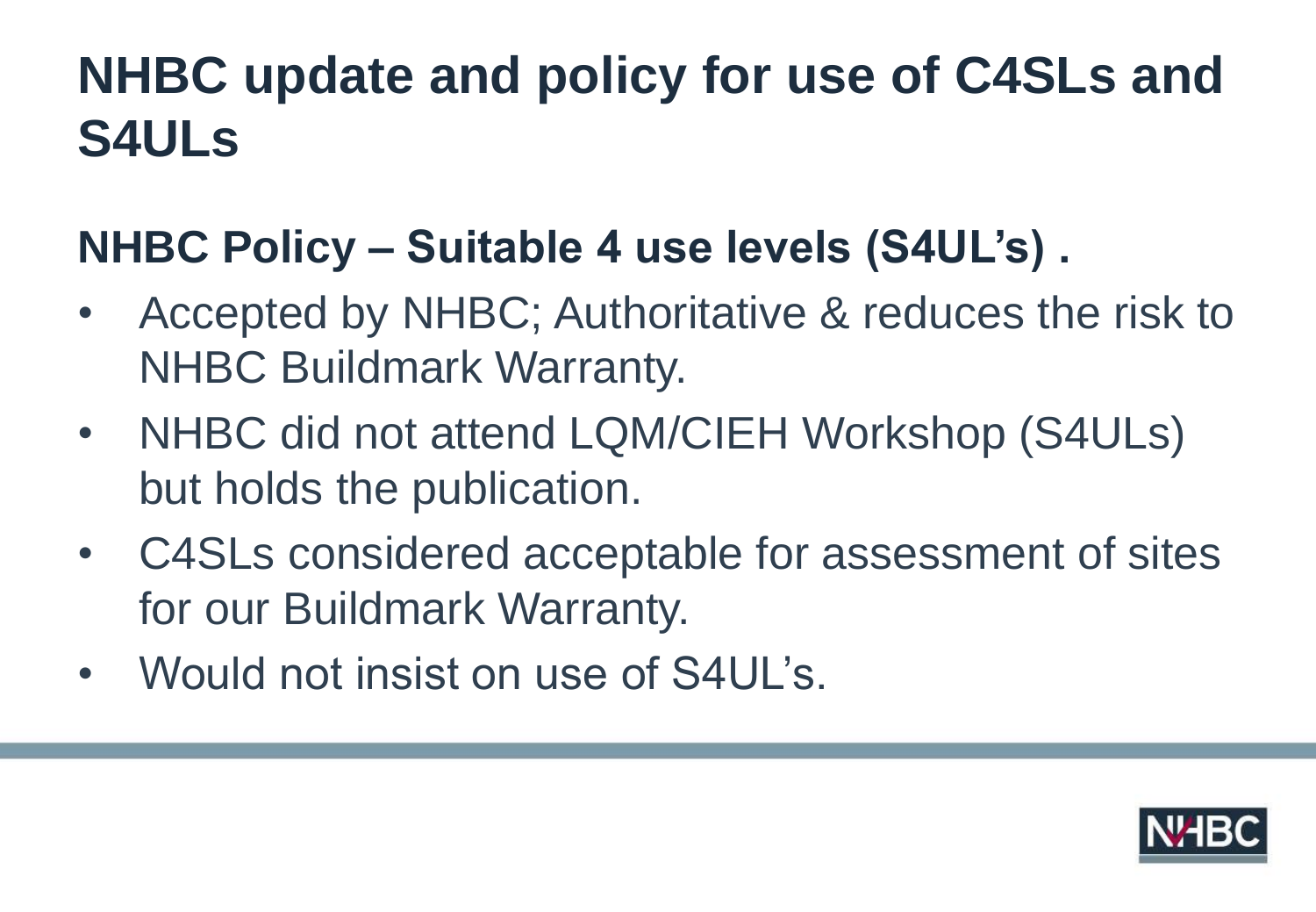#### **NHBC Policy – Other screening criteria**

- Happy to review other GACs have to be justifiable, open and auditable. How have they been derived?
- Atkins ATRISK we have difficulty in accepting as not clear how they have been derived. Not open access.
- Site Specific Assessment Criteria? Do you remember them? DQRA?

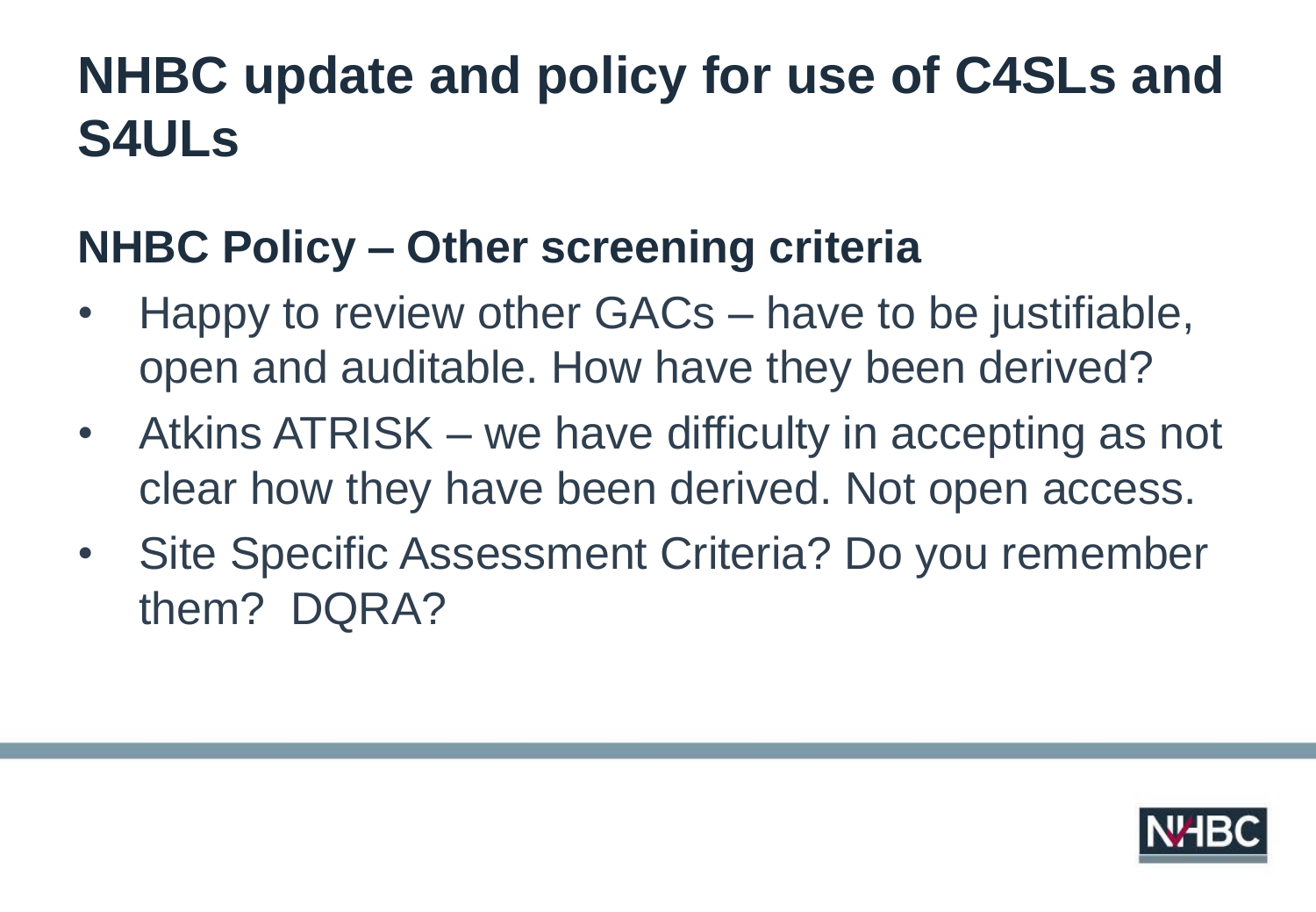### **GAC - C4SL / S4UL's – issues for NHBC:**

Common sense still needs to prevail

- Not just a number is applicable?
- Visual or olfactory issues?
- Would you want it in your garden?



- Growing Medium? Not just about Human Health? BS3882 requirements should also be meet
- Could it still result in a claim?

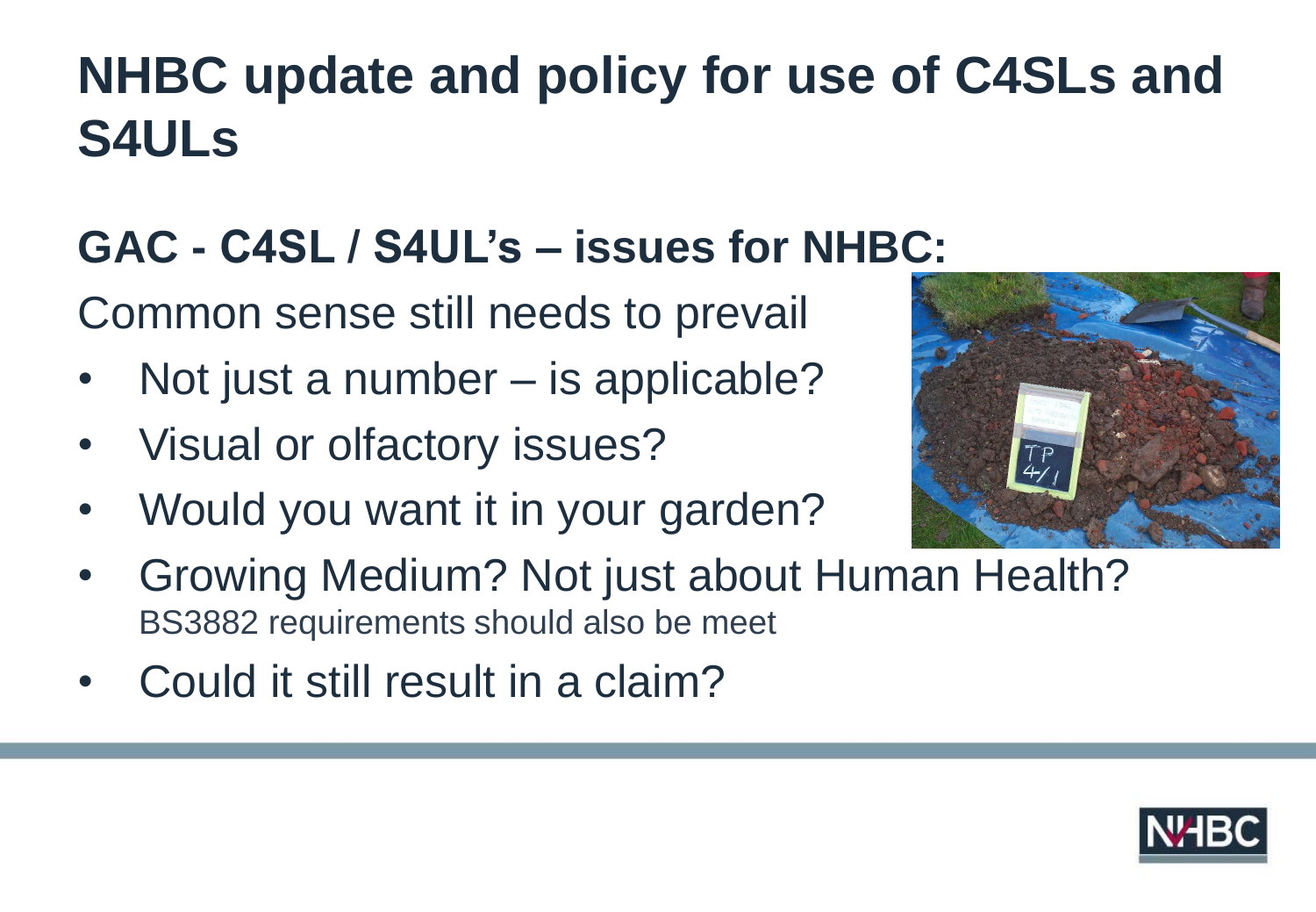**Summary** 

- Sites assessed for the provision of our warranty not a regulator.
- C4SL and S4ULs both accepted by NHBC but would not insist on S4ULs over C4SL.
- GAC used should be applicable to your site. Justifiable/ defensible.
- Common Sense?

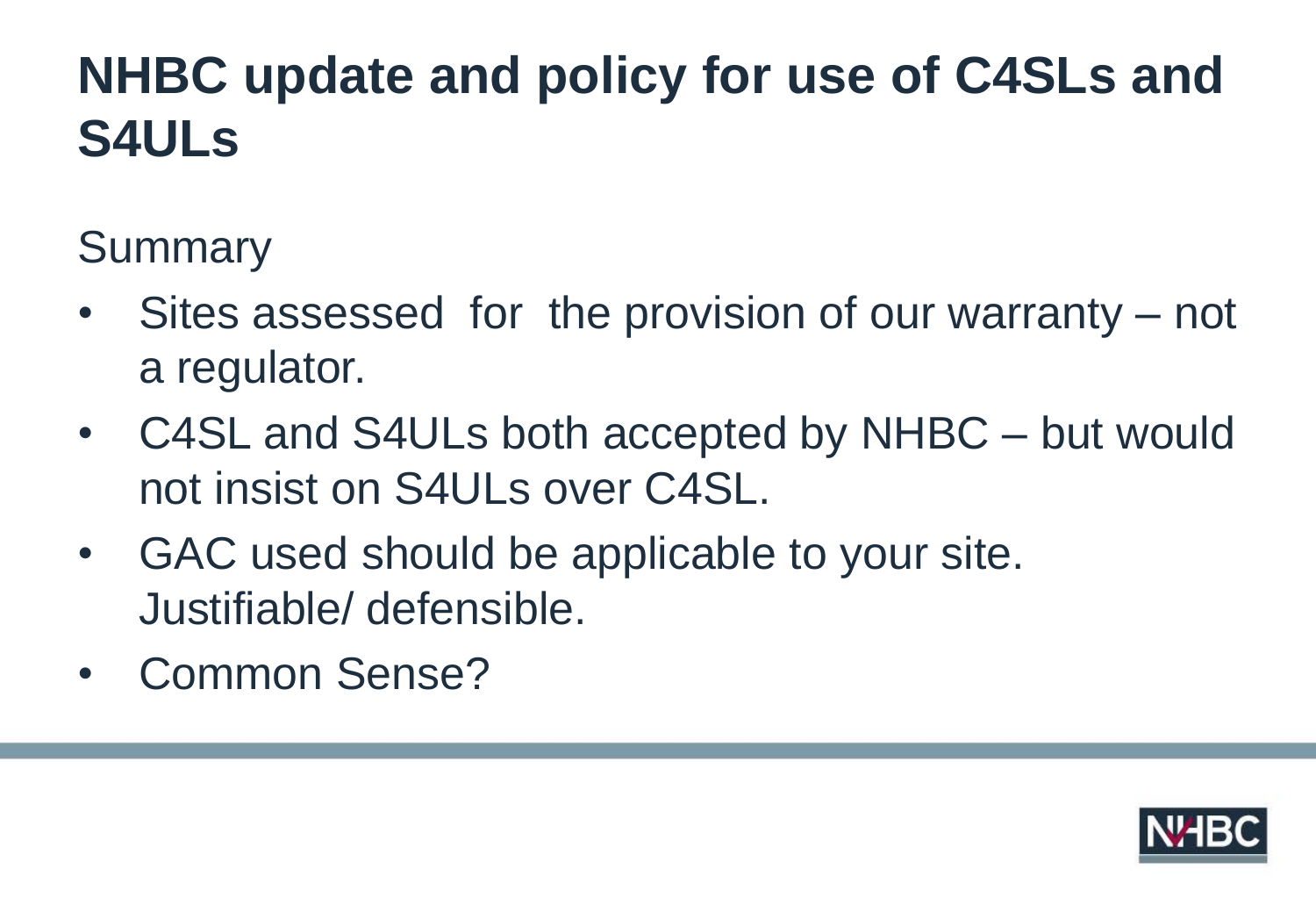

• BS 8485:2015 Code of practice for the design of protective measures for methane and carbon dioxide ground gases in new building developments

Out for consultation. Some major changes. Please review and comment.